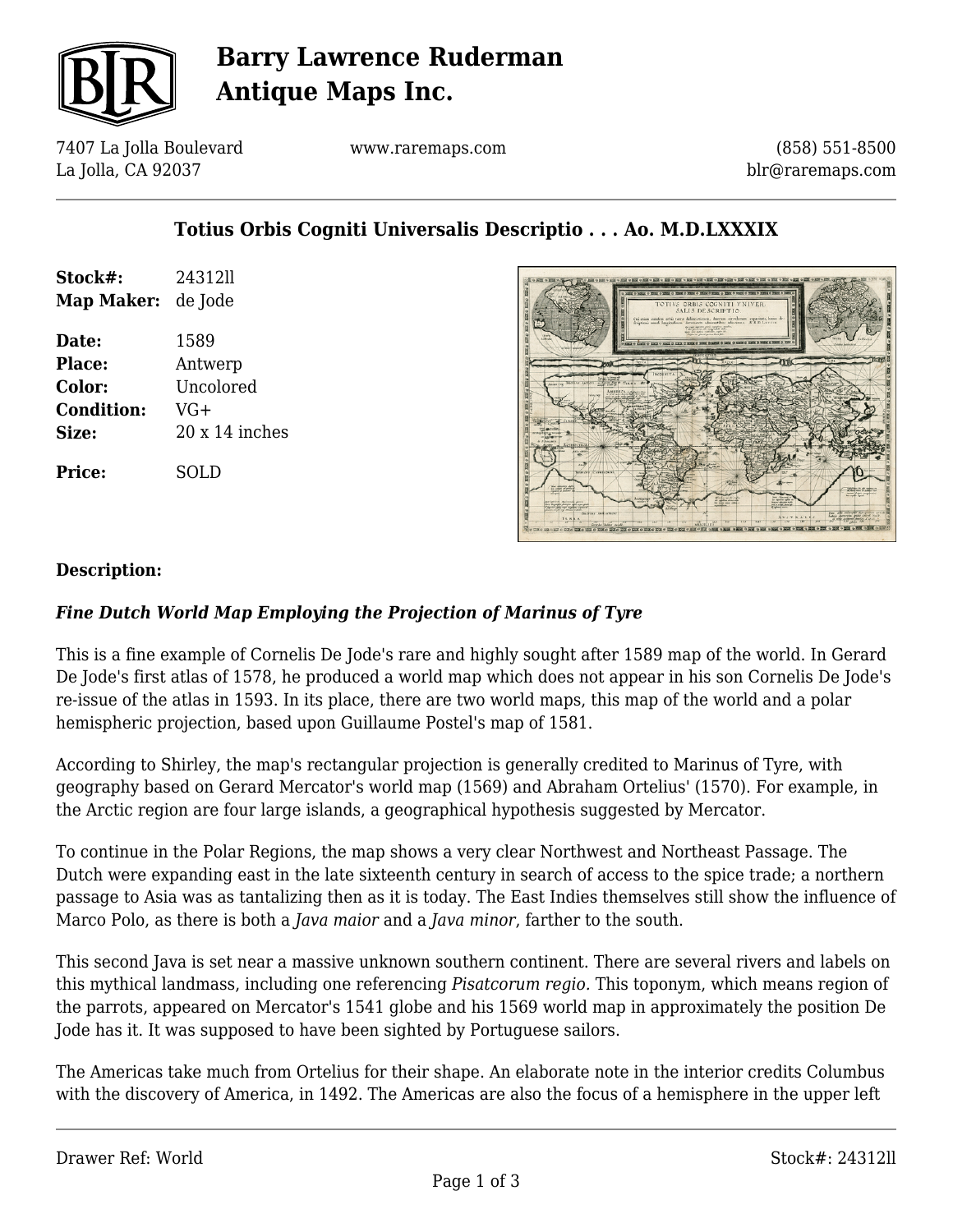

# **Barry Lawrence Ruderman Antique Maps Inc.**

7407 La Jolla Boulevard La Jolla, CA 92037

www.raremaps.com

(858) 551-8500 blr@raremaps.com

## **Totius Orbis Cogniti Universalis Descriptio . . . Ao. M.D.LXXXIX**

corner, while the eastern hemisphere, showing the Old World, is in the upper right. Both of these are on Roger Bacon's circular projection, as Shirley explains.

The map has a decorative border of bars and circle embellishments running all the way around the map. The same border repeats in the rectangular cartouche that contains the title. There is a note in the lower right-hand corner stating that *Corn: de Iudoejs of Antwerp* made the map in November 1589, at the Academy of Douai. In the lower left, however, a small note says that Cornelis' father, Gerard de Jode engraved the map. However, the map was not published until two years after de Jode the Elder's death, indicating that the project was perhaps started by the Elder and finished by the Younger.

### **Marinus of Tyre**

As mentioned above, while the map appears to utilize something similar to a Mercator projection, which first appeared in 1569, the rectangular projection is more accurately attributed to Marinus of Tyre (AD 70-130). Marinus was a Greek geographer and mathematician during the Hellenic period. He is widely acknowledged as the founder of mathematical geography, particularly the use of meridians and parallels, and is credited with developing the underpinnings of Claudius Ptolemy's *Geographia*. For example, Ptolemy followed Marinus in placing the Prime Meridian at the Fortunate, or Canary, Islands.

Interestingly, we only know of Marinus's geographical work from commentary by Ptolemy in the G *eographia* and other commentaries. According to him, Marinus introduced improvements to the construction of maps and developed a system of nautical charts. Marinus estimated a length of 180,000 stadia for the equator; this corresponds to a circumference of the Earth of about 20,700 miles, or about 17% less than the actual value. Both Marinus' and Ptolemy's measurements were used by Columbus when he calculated his own circumference of the globe.

Marinus also actively compiled the works of early travelers, although Ptolemy thought him a bit too willing to believe fantastic stories. His maps were the first in the Roman Empire to show China. Marinus also coined the term Antarctic, referring to the opposite of the Arctic Circle.

### **The De Jode atlas**

This map appeared in the second edition, or re-issue, Gerard De Jode's atlas, *Speculum orbis terrarium* (first edition Antwerp: 1578) *.* Gerard De Jode (1509-1591) released his atlas in a golden age of Dutch atlas production: the first atlas was released in 1570, also in Antwerp, the first town atlas in 1572, the first pocket atlas in 1577, the first regional atlas in 1579, the first nautical atlas in 1584, and the first historical atlas in 1595. The first atlas was Ortelius' *Theatrum orbis terrarium*, and De Jode's was intended as competition for Ortelius'. Mercator was also preparing an atlas at the time, and corresponded with